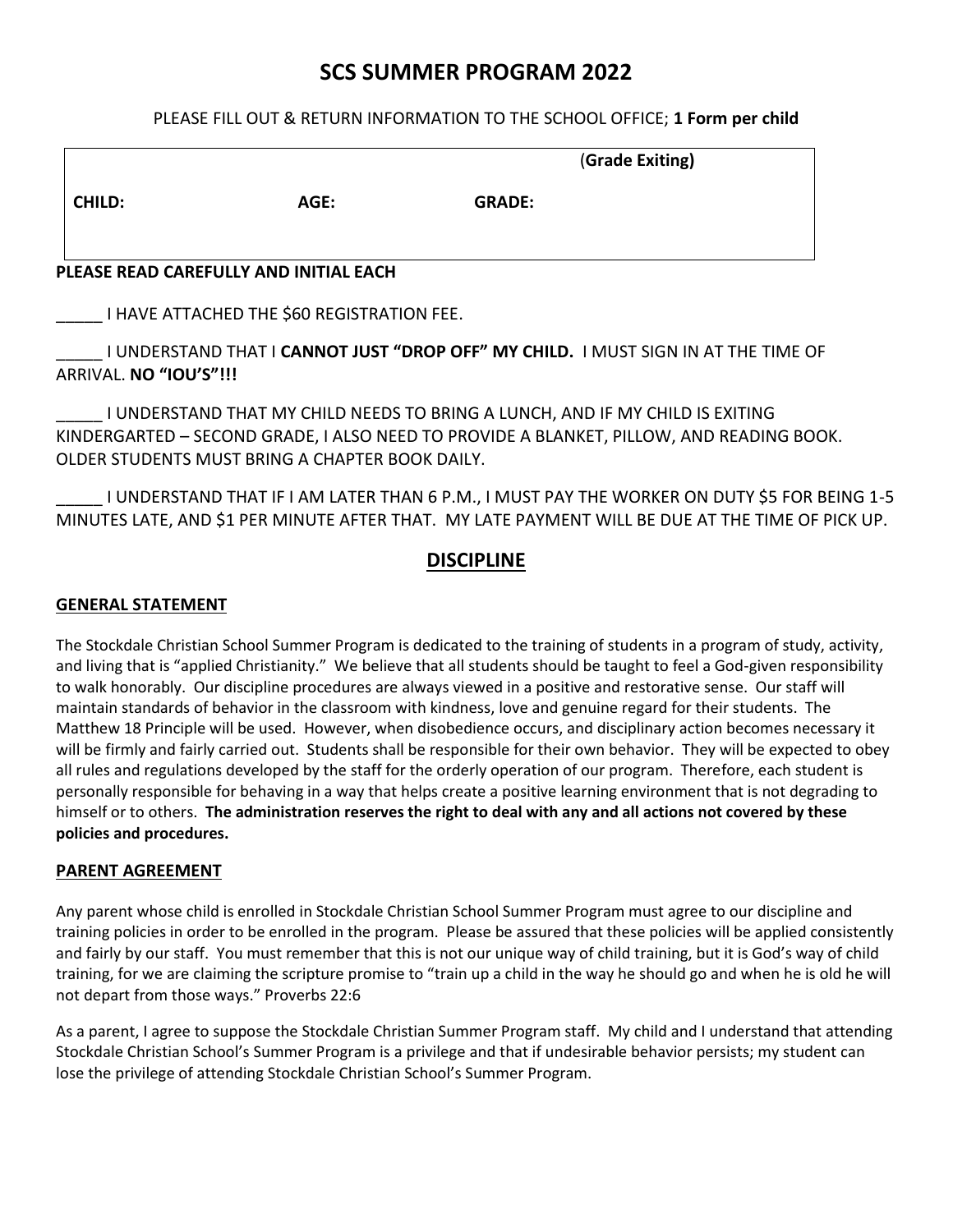# **STOCKDALE CHRISTIAN SCHOOLS SUMMER PROGRAM EMERGENCY FORM; 1 PER CHILD**

*TO BE COMPLETED BY PARENT OR GUARDIAN*

| <b>CHILD'S NAME:</b>       | DOB:                  |
|----------------------------|-----------------------|
| ADDRESS:                   | <b>GRADE EXITING:</b> |
| <b>FATHER'S NAME:</b>      | CELL #:               |
| <b>MOTHER'S NAME:</b>      | CELL #:               |
| <b>FATHER'S WORKPACE:</b>  | WORK $#$ :            |
| <b>MOTHER'S WORKPLACE:</b> | WORK #:               |
|                            |                       |

Student resides with:

#### **WHO SHOULD BE CALLED IN CASE OF AN EMERGENCY?**

| <b>NAME</b> | <b>RELATIONSHIP</b> | <b>PHONE#</b> |  |  |
|-------------|---------------------|---------------|--|--|
|             |                     |               |  |  |
|             |                     |               |  |  |

#### **PRIMARY CARE PHYSICIAN**

| <b>NAME:</b> | <b>PHONE:</b> | <b>ADDRESS:</b> |
|--------------|---------------|-----------------|
|              |               |                 |
|              |               |                 |

## **PLEASE INDICATE WHAT YOU WOULD LIKE FOR US TO DO IF YOU OR THE PHYSICIAN CANNOT BE REACHED (NAME OF HOSPITAL WE SHOULD TAKE CHILD TO).**

## **PLEASE LIST ALL PERSONS AUTHORIZED TO TAKE CHILD FROM OUR FACILITY. (CHILD WILL NOT BE ALLOWED TO LEAVE WITH ANY OTHER PERSON WITHOUT WRITTEN AUTHORIZATION FROM PARENT OR GUARDIAN).**

| <b>NAME</b> | <b>RELATIONSHIP</b> |
|-------------|---------------------|
|             |                     |
|             |                     |
|             |                     |

## **IS THERE ANY FURTHER INFORMATION THAT WE NEED TO BE AWARE OF SUCH AS ALLERGIES, ILLNESS, SPECIAL FAMILY CIRCUMSTANCES OR CURRENT MEDICATION?**

**PLEASE LIST:**

**MEDICAL AUTHORIZATION FORMS NEED TO BE COMPLETED IF CHILD WILL BE TAKING MEDICATION DURING SUMMER SESSION. PLEASE OBTAIN FROM SCHOOL OFFICE.**